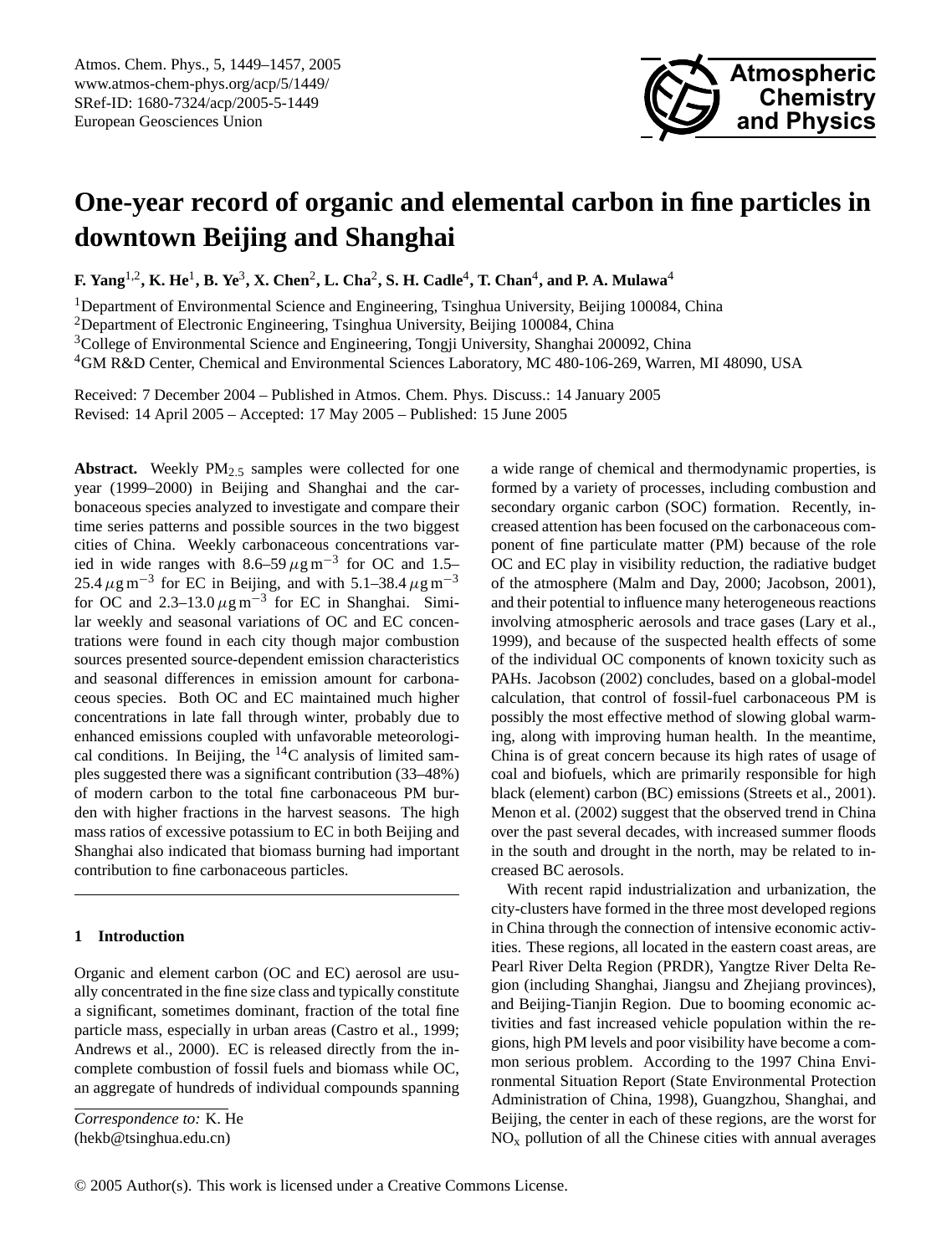of over  $100 \,\mu g\,\text{m}^{-3}$ , implying vehicular pollution is getting more and more serious while coal smoke pollution is still far to be under effective control. These two kinds of major sources are believed to emit abundant fine carbonaceous particles aside from biomass burning in the urban areas of China.

Cao et al. (2003) investigated the relative contribution of carbonaceous aerosol to  $PM_{2.5}/PM_{10}$  and SOC production in PRDR based on ambient sampling during 2002 winter period. Their study demonstrated that carbonaceous aerosol was a significant contributor to  $PM_{2.5}$  and SOC was an important component of fine organic PM with an average fraction of 42.6%. To our knowledge, there are very limited researches focusing on fine carbonaceous particles reported to date for the urban areas of the latter two regions (He et al., 2004; Dan et al., 2004), which are based on short-term measurement with the overall sampling period rarely exceeding a few weeks. We initiated a 1-year  $PM_{2.5}$  monitoring program in 1999 in Beijing and Shanghai. We showed that carbonaceous and secondary ionic species (e.g., sulfate, nitrate, and ammonium) dominated the  $PM_{2.5}$  in the two cities (He et al., 2001; Ye et al., 2003). This study is a part of that program with a focus on the time series of carbonaceous species, their possible sources and comparison for the two urban areas during a 1-year period. This information will provide a baseline to examine the reasons of heavy carbonaceous particulate pollution and its trends and has implications for local and regional PM control effectiveness in China.

# **2 Sampling and analysis**

Beijing, the capital of China, is located at the northwestern border of the Great North China Plain at 39°48' N latitude and  $116°28'$  E longitude. The main terrain of Beijing is plain, with mountain embaying in 3 directions, and on southeast, plain turns into a "dustpan" spreading forward. The area of planning district only takes 6% of the total area of Beijing, but 50% of the total population, 80% of buildings, 60% of the industrial output value and 80% of the energy consumption are concentrated here. Shanghai, a national commercial center, is situated at the mouth of the Yangtze River at  $31°14'$  N latitude and  $121°19'E$  longitude. It is bordered by the East China Sea on the east and Hangzhou Bay on the south. Population is also strongly concentrated in the inner urbanized area of Shanghai municipality. The special geographical environment and deficient city planning of Beijing make the air pollution stagnant over the urban area, which can not be easily expelled relative to that in Shanghai. The PM concentration level in Beijing is usually about twice that in Shanghai. For example, the annual mean concentrations of the total suspended particles (TSP) in 1999 were 364 and 188  $\mu$ g m<sup>-3</sup> in Beijing and Shanghai, respectively.

Ambient  $PM_{2.5}$  sampling was conducted simultaneously at a pair of locations (Chegongzhuang and Tsinghua in Beijing and Hainan Road and Tongji in Shanghai) from July 1999 to June 2000 in Beijing and in Shanghai from March 1999 to March 2000. Chegongzhuang lies in urban area in Beijing but not Tsinghua while the two Shanghai sites both locate in urban area. Our former papers have shown impressive similarity in  $PM<sub>2.5</sub>$  concentration and composition for the two locations in each city of Beijing and Shanghai (He et al., 2001; Ye et al., 2003). In this study we therefore choose Chegongzhuang and Tongji sites to represent urban areas of each city for further comparative analysis since the sampling period was longer at the Tongji site than at Hainan Road (Ye et al., 2003). The sampling sites were about 3 m and 16 m above the ground in Beijing and Shanghai, respectively. Both sites were approximately 50 m from major roads. During the study period, 49 and 51 sets of samples were collected at each site in Beijing and Shanghai, respectively. More detailed introduction of the sampling locations, the ambient sampling and chemical analyses of  $PM_{2.5}$ , and the quality assurance employed in this study are referred to He et al. (2001) and Ye et al. (2003).

Roughly, special low flow rate samplers equipped with three cassettes for collecting PM<sub>2.5</sub> for speciation analysis, each at an identical flow rate of 0.4 l min−<sup>1</sup> , were used (Aerosol Dynamics, USA). The total volume filtered for each sample was about  $4 \text{ m}^3$  on average. Of the three parallel sampling cassettes, a tandem-filter  $PM_{2.5}$  cassette accommodates two Gelman (Ann Arbor, MI) quartz-fiber filters (#2500 QAT-UP) for carbon analysis. These filters were prefired at 900℃ in air for a minimum of three hours to remove any carbon. The front quartz filter of the tandem-filter  $PM_{2.5}$ cassette was analyzed for OC and EC by the thermal/optical reflectance (TOR) method at the Desert Research Institute (DRI) in Reno, NV (Chow et al., 1993a). Measurement range of carbon mass analyzed per sample is  $0.2-750 \,\mu$ g C and total carbon precision is  $\pm 3\%$  for sample load > 10  $\mu$ g C and  $\pm 0.5 \,\mu$ g C for sample load <10  $\mu$ g C. Uncertainties in OC and EC measurements were both  $0.8 \,\mu$ g m<sup>-3</sup> (He et al., 2001). A subset of the backup quartz filters was also analyzed for volatilized/adsorbed carbon.

Carbonate carbon is a minor fraction in fine particles and usually ignored (Chow et al., 1993b). Based on 13 TSP samples collected during March-June 2001 in Beijing, Zhang and Dong (2002) reported that carbonate carbon amounted to 0.1–0.7% of TSP mass for common samples while the values were 1.0%, 1.3%, and 1.7% for 3 dust storm samples, respectively. It is expected that its mass percentages in fine particles are much less than this range, since it is dominantly in coarse mode. This is also supported by the fact that  $PM_{2.5}$  constituted only 8% of TSP for the week (6–13 April) of the most serious dust storm in 2000 compared to a whole year average 29% (Yang et al., 2002). Given the total carbon comprises about  $28\%$  of  $PM_{2.5}$  mass as mentioned below, it is presumed that carbonate carbon usually constitutes no more than 5% of the total carbon in fine particles even for the samples impacted by dust storms. In addition, the mass ratio of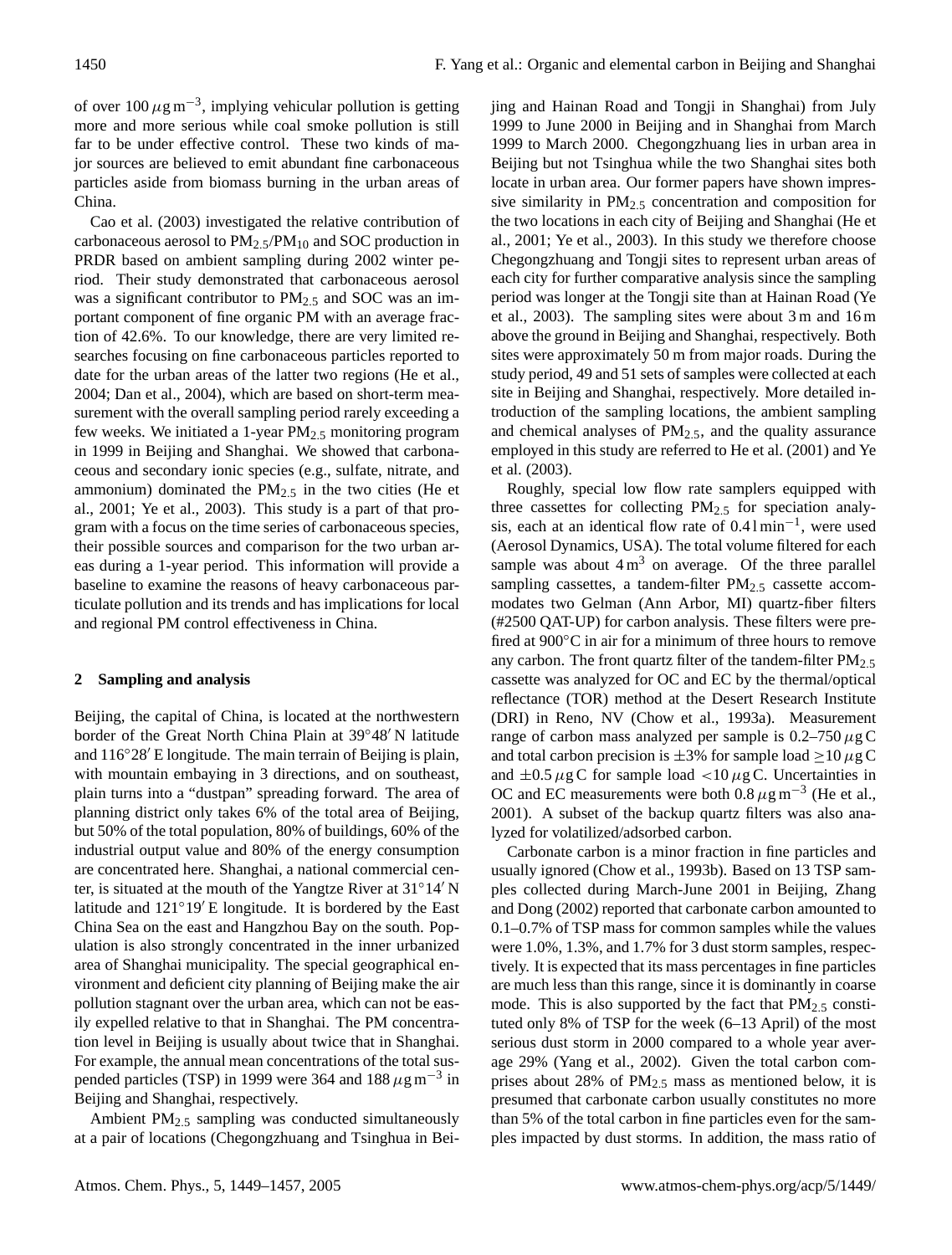OC to EC in this week (3.0) is close to its annual mean (2.9), probably indicating carbonate should not represent a significant fraction of the  $PM_{2.5}$  samples collected over one week covering dust period. The carbonate procedure is therefore not applied in carbon analysis.

In a key review paper Turpin et al. (2000) comment on the sampling artifacts of OC. Mader et al. (2003) also investigate in a very recent work this issue for several different sampling configurations with sampling intervals from less than one hour to 24 h, and point out large difference between uncorrected and properly corrected sampling. To our knowledge, there is no such investigation on a weeklong sampling configuration adopted in this study, of which the 1-week sampling periods exacerbate the possible loss of semi-volatile organic compounds during sampling (He et al., 2001). It is uncertain to what extent the use of the backup quartz filter improves the accuracy of OC measurements. Therefore, the OC results reported in this paper are uncorrected, i.e. the front quartz-fiber filter only. It is noted, however, that we analyzed the backup quartz samples once every four weeks, and the backup filter average OC concentrations were about 35% of those on the front quartz samples in our Beijing study.

The Teflon-membrane filter of the single-filter  $PM_{2.5}$  cassette was also analyzed for mass by gravimetry and for elements including K and Fe by x-ray fluorescence (XRF) using standard methods at DRI (Chow and Watson, 1994). For a limited set of samples collected at Chegongzhuang using the same sampler in 2001, they were analyzed for  $^{14}C$  at the National Ocean Sciences Accelerator Mass Spectrometry (NOSAMS) Facility at the Woods Hole Oceanographic Institution using standard NOSAMS procedures (McNichol et al., 1994; Pearson et al., 1998), aside from OC and EC at DRI using the TOR method. Briefly, weighed portions of filters were transferred to pre-combusted Vycor tubes containing CuO and Ag powder. After evacuation, samples were sealed and combusted to  $CO<sub>2</sub>$  at 850 $\degree$ C for 5 h. After purification and quantification, a split of the  $CO<sub>2</sub>$  was analyzed for  $\delta^{13}$ C analysis, and the remainder was reduced to graphite for  $14C$  analysis. For this AMS facility, the minimum nominal sample size is  $25 \mu g C$  (1  $\mu g$  modern carbon equivalent), and total carbon processing blank value is small (ca.  $0.6 \mu$ g) and is taken into account by the calculation procedures (Currie et al., 2000).

## **3 Results and discussion**

## 3.1 Time series of OC and EC

As shown in Fig. 1, OC and EC exhibited similar weekly variations in both Beijing and Shanghai. Weekly concentrations of OC ranged from 8.6 to 59  $\mu$ g m<sup>-3</sup> in Beijing and from 5.1 to 38.4  $\mu$ g m<sup>-3</sup> in Shanghai, while those of EC varied from 1.5 to 25.4  $\mu$ g m<sup>-3</sup> in Beijing and from 2.3 to 13.0  $\mu$ g m<sup>-3</sup> in Shanghai. OC and EC concentrations expe-



**Fig. 1.** Time series of weekly OC and EC concentrations in Beijing **(a)** and Shanghai **(b)**.

rienced more or less significant variations from week to week in both Beijing and Shanghai. From late spring to early fall, weekly OC and EC concentrations varied in low magnitude relative to other times. This was reasonable since the local winds were usually mild during this period.

In Beijing, high weekly concentrations of OC and EC  $(>30 \,\mu\text{g m}^{-3})$  occurred from the beginning of October through the end of February, probably due to much enhanced combustion source emissions coupled with low dispersion meteorology. On the other hand, the prevailing northwest airflow could cause rapid dispersion of pollution-derived fine particles including carbonaceous particles from local emissions while increase regional and/or local soil dust (Yang et al., 2005), thereby resulting in their strong weekly variations. The week of 18–25 November saw the maximum OC and EC concentrations for the study period. Given space heating started on 15 November, it was evident that coal combustion emissions increased dramatically. In the meantime, low daily wind speed  $(<1.4 \text{ m s}^{-1}$  except on 24 November) and high relative humidity (65–91% from 20–23 November) favored trapping pollutants since dispersion was low, thereby increasing the accumulation of fine carbonaceous particles. In the next week, the OC and EC concentrations dropped by 55% and 68%, respectively due to snowfall and much better meteorology for atmospheric dispersion.

In Shanghai, high weekly concentrations of OC and EC  $(>20 \mu g m^{-3})$  corresponded to the period from late October to early January. Both the OC and EC concentrations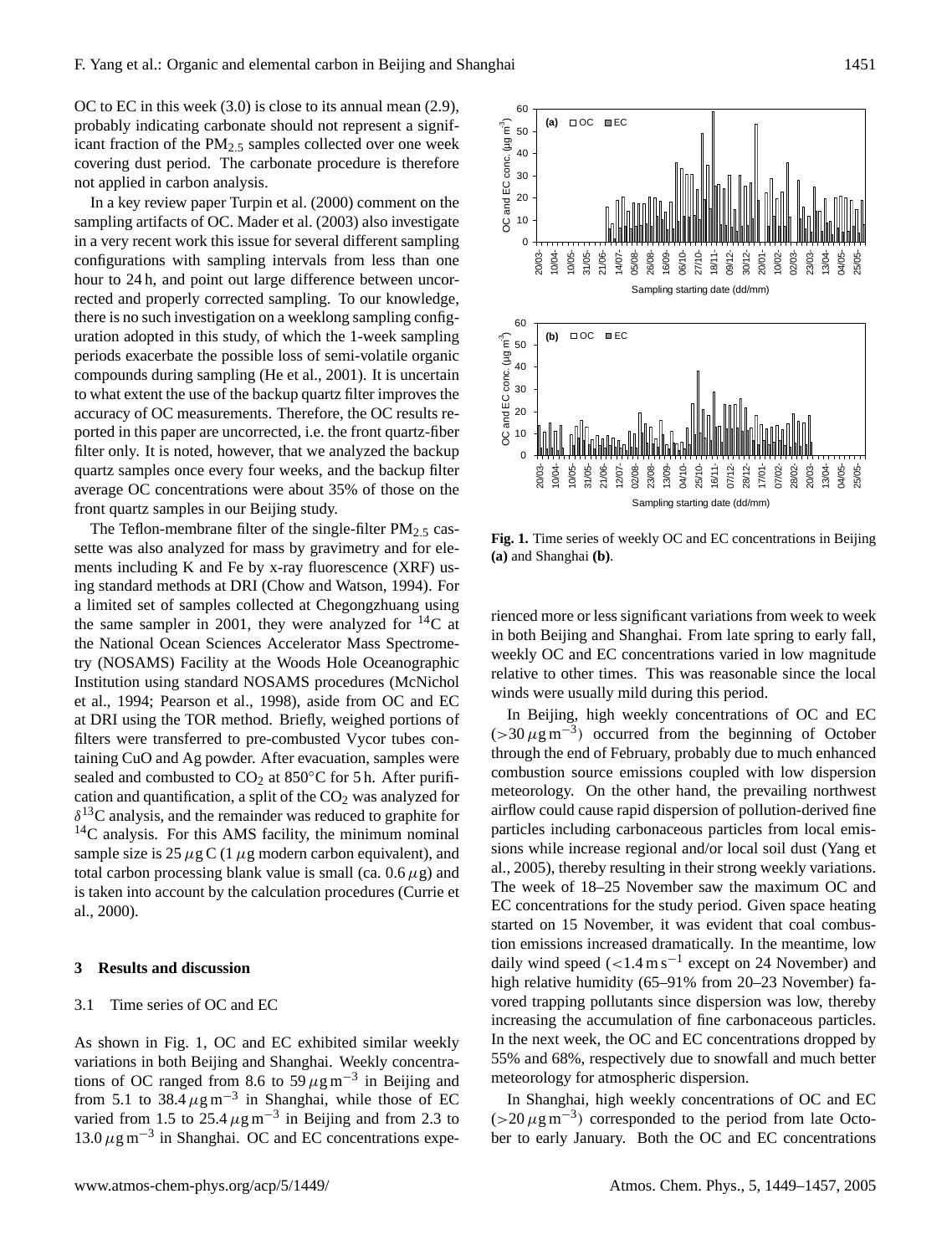

**Fig. 2.** Seasonal variations of OC and EC concentrations and OC/EC in Beijing (BJ) and Shanghai (SH).

and their weekly variations were much lower than those in Beijing. Though there is no official central space heating, combustion source emissions could also be enhanced due to cold weather with weekly average temperature ranging 0– 10◦C in this period (Ye et al., 2003). Compared to those in Beijing, northerly cold fronts usually become much weaker even when they could reach Shanghai, thereby causing much less weekly variations in OC and EC concentrations. Owing to mixed influences of different processes on the loadings of ambient carbonaceous species, consecutive sampling with higher resolution would be more appropriate to interpret their temporal variations with meteorological episodes in different seasons.

As shown in Fig. 2, clear seasonal patterns in carbonaceous species were observed in the two cities. OC and EC both exhibited much higher concentrations in fall and winter and much lower concentrations in spring and summer. It is noted that this seasonality also corresponded to that of their differences between Beijing and Shanghai to some degree. In Beijing, the average concentrations of OC and EC in the winter were 30.2 and 10.5  $\mu$ g m<sup>-3</sup>, 26% and 19% higher than their annual means, respectively. In Shanghai, the winter average concentration of OC was very close to the lowest seasonal OC value in Beijing while that of EC was intermediate between the high and low seasonal EC values in Beijing.

This seasonal variation is likely due to a combination of changes in emission rates and seasonal meteorology. Low summer concentrations can be explained in part by the fact that about three quarters of its annual precipitation (584 mm on average) in Beijing occurs in this season (Yang et al., 2004). Shanghai also receives abundant rains in the summer with about half of its annual precipitation (1040 mm on average) falling during the May-September flood season. Given that it was the coldest winter in the last 23 years in Beijing, during which weekly average temperatures were about 10◦C lower than in Shanghai (He et al., 2001; Ye et al., 2003), the high concentrations of carbonaceous species could be due to enhanced space heating activities as well as to longer vehicle cold starts (Chow et al., 1993b; Singer et al., 1999). In addition, the low temperature and frequent inversion conditions were also likely favorable for the formation of secondary organic aerosol according to the study by Sheehan and Bowman (2001) using an absorptive-partitioning model.

# 3.2 Concentration levels of carbonaceous species

Descriptive statistics of the average concentrations of OC, EC, total carbon (TC, i.e. sum of OC and EC), particulate organic matter (POM), and the percentages of TC and POM in  $PM_{2.5}$  for this study are summarized in Table 1. According to a recent work by Turpin and Lim (2001), urban POM may be better estimated by multiplying the amount of OC by 1.6±0.2. The factor of 1.6 is adopted in the current study. The literature values from urban areas of Guangzhou (Cao et al., 2003), Los Angeles (Kim et al., 2000), and Chongju in Korea (Lee et al., 2001) are also included for comparison. All these studies except Guangzhou study covered a period of about one year, and adopted the same method (TOR) and analyzer (DRI products) to measure carbonaceous species, thus these results are of high comparability. Chongju is a medium sized subtropical coastal city without serious atmospheric pollution problems, while Los Angeles is a megacity with air pollution mainly caused by vehicular emissions during the study period. Coal combustion is not a major source of PM in these two foreign cities.

The average concentrations of OC and EC in Beijing were 55% and 30% higher than those in Shanghai, respectively. It is noted that these concentration levels and the calculated amount and percentages of TC and POM were very close to those measured in the winter months of 2002 in Guangzhou, which had the highest  $PM_{2.5}$  mass and carbonaceous concentrations among the urban areas of PRDR (Cao et al., 2003). These comparisons indicate that Beijing was heavily polluted by fine carbonaceous particles and their majorities likely originated from anthropogenic sources. Attention should also be paid to high OC and EC levels in Shanghai.

TC was the most abundant single species of  $PM_{2.5}$  in both Beijing and Shanghai. The fraction of  $PM_{2.5}$  mass was highest in Shanghai and lowest in Chongju while Beijing and Guangzhou had intermediate values. POM accounted for more than 30% of  $PM_{2.5}$  mass in all the listed metropolitans. OC was the predominant contributor to TC with an average percentage of more than 70% in both Beijing and Shanghai. The average EC fractions of TC in the three Chinese megacities were very close (27–29%), much lower than in Los Angeles (39%) and Chongju (47%) but the measured EC concentrations were much higher. This is likely to be their difference in major sources for carbonaceous species.

Coal is used in both honeycomb briquette stoves and industrial coal-burning boilers in Chinese cities including Beijing and Shanghai. Both of these sources emitted abundant carbonaceous particles as reported before by Chen et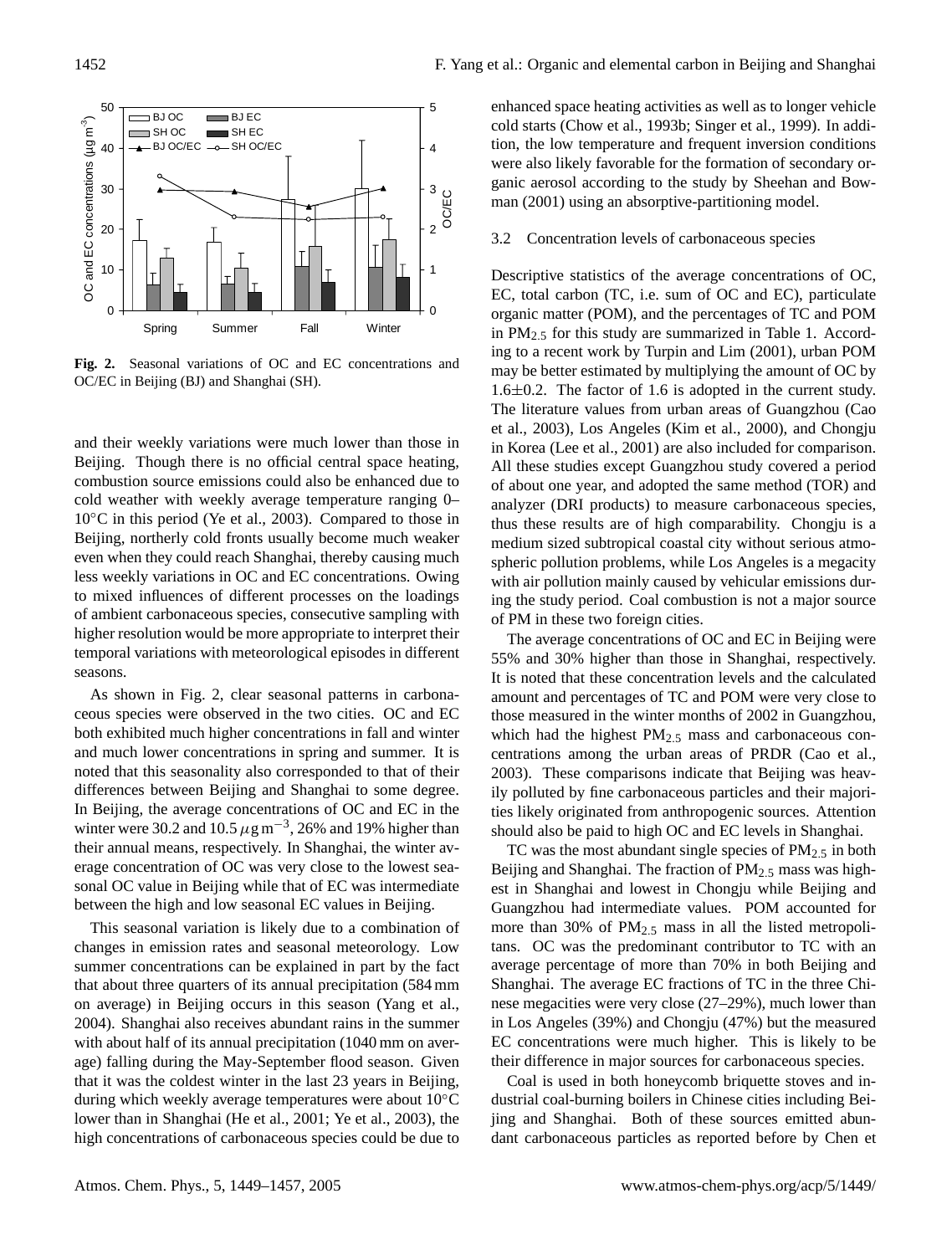| Locations   | Sampling period   | OC   | EC   | TC.  | <b>POM</b> | $TC/PM_2$ | POM/PM $_2$ $\overline{5}$ |
|-------------|-------------------|------|------|------|------------|-----------|----------------------------|
| Beijing     | 1999.7-2000.6     | 23.9 | 8.79 | 32.7 | 38.2       | 28%       | 33%                        |
| Shanghai    | 1999.3-2000.3     | 14.6 | 6.10 | 20.7 | 23.4       | 34%       | 38%                        |
| Los Angeles | 1995.1-1996.2     | 5.96 | 3.81 | 9.77 | 9.54       | 32%       | 32%                        |
| Chongju     | 1995.10-1996.8    | 4.99 | 4.44 | 9.43 | 7.98       | 21%       | 18%                        |
| Guangzhou   | $2002.1 - 2002.2$ | 22.6 | 8.30 | 30.9 | 36.2       | 29%       | 34%                        |



**Fig. 3.** Seasonal correlations of OC and EC concentrations in Beijing **(a)** and Shanghai **(b)**.

al. (1994) and Zhang et al. (2000), respectively. Considering the annual coal consumption was much less in Beijing than in Shanghai (26.5 and 39.6 million tons in 1999, respectively), it was expected that the emission intensities of fine carbonaceous particles were probably much higher in Beijing. Shanghai used its coal mainly in power plants and industrial sectors while Beijing consumed major its coal in winter due to residential heating (about 23% of coal was used for this purpose alone). Even in downtown area of Beijing there were many residential areas without central space heating and gas supplying system, where residents including a significant migrant population (about 3 million in all) tended to burn low quality honeycomb briquettes or even raw coal for heating and cooking. Since the emissions from these coal combustion activities are emitted near ground level, and are likely to be higher per unit mass of coal than for boilers, their contribution to high winter levels of carbonaceous species in Beijing is likely to be significant. This is supported by the fact that the abundance of OC in  $PM_{2.5}$  from a honeycomb coal stove was one order of magnitude greater than that from a utility boiler (Chen et al., 1994).

In addition, it was popular to burn maize and wheat residue in situ especially in the northern rural areas. For this kind of biomass burning it was reported that over 60% was emitted as carbonaceous particulate (Watson and Chow, 2001). Another possible factor was that the SOC contribution was dif-

ferent between Beijing and Shanghai due to their differences in both atmospheric oxidation ability and the amount of the gaseous organic pollutants that may transform into fine particles. At last, the geographical and meteorological conditions could also be important reasons for different carbonaceous intensity in fine particles between Beijing and Shanghai as mentioned above. In the future study, an emission inventory and a source profile of carbonaceous particles will help explain in a quantitative way the intercity difference or seasonal variability in OC and EC levels.

#### 3.3 Relationship between OC and EC

As mentioned above, the obvious temporal coherence between OC and EC was observed for both Beijing and Shanghai samples. Further statistical analysis indicated they were strongly correlated with a correlation coefficient  $r=0.90$  for 47 samples in Beijing and  $r=0.82$  for 51 samples in Shanghai. These co-varying patterns suggested that the ambient concentration levels of carbonaceous species were controlled by similar processes including source emissions and atmospheric dispersion, and that OC and EC were likely attributable to their common dominant sources of combustion such as coal burning.

When split seasonally, OC and EC presented somewhat different correlations (Fig. 3). In Beijing, they were highly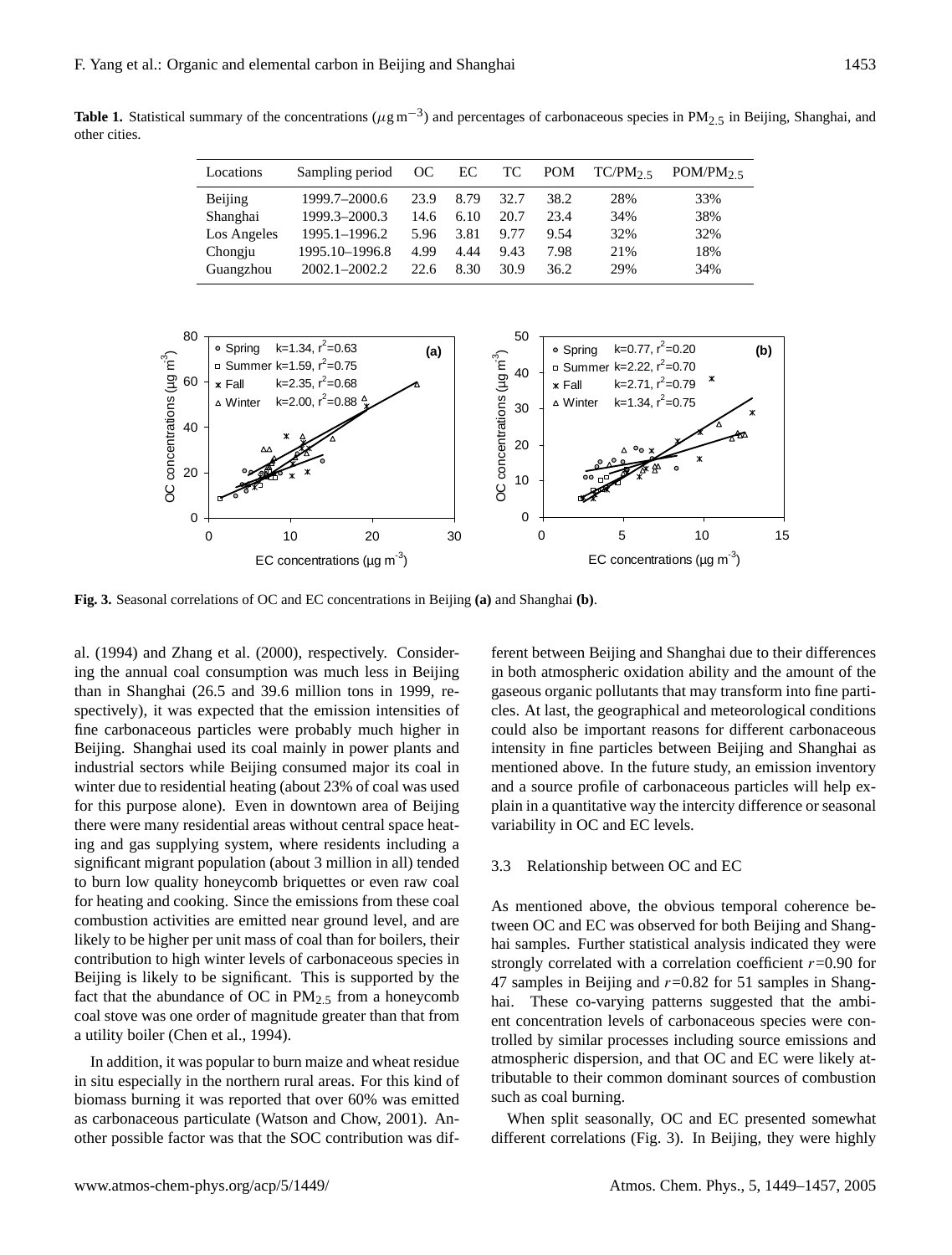| Season | Sampling duration dd/mm      | OC $\mu$ g m <sup>-3</sup> | EC $\mu$ g m <sup>-3</sup> | TC $\mu$ g m <sup>-3</sup> | $PM_{2.5} \mu g m^{-3}$ | Modern carbon fraction** |
|--------|------------------------------|----------------------------|----------------------------|----------------------------|-------------------------|--------------------------|
| Winter | $11 - 18/01$                 | 43.2                       | 7.8                        | 50.9                       | 160.5                   | 33.7%                    |
| Winter | $15 - 22/02$                 | 37                         | 12                         | 50                         | 208.4                   | 33.0%                    |
| Spring | $08 - 15/03$                 | 26.6                       | 6.4                        | 33                         | 137.8                   | 38.1%                    |
| Spring | $15 - 22/03$ , $05 - 12/04*$ | 16.3                       | 6.6                        | 22.9                       | 99.2                    | 39.4%                    |
| Summer | $14 - 21/06$                 | 18.7                       | 9.1                        | 27.8                       | 105.4                   | 48.1%                    |
| Summer | $12 - 19/07$ , 09-16/08*     | 15.4                       | 6.9                        | 22.3                       | 83.3                    | 38.9%                    |
| Fall   | $20 - 27/09$ , $04 - 11/10*$ | 19.3                       | 9.4                        | 28.7                       | 79.4                    | 42.3%                    |
| Fall   | $08 - 15/11$                 | 22.6                       | 11.9                       | 34.4                       | 105.2                   | 45.7%                    |

**Table 2.** Modern carbon fraction in 2001 PM<sub>2.5</sub> samples from Beijing.

<sup>∗</sup> 2-week sample.

∗∗ Corrected for δ <sup>13</sup>C.

associated in all the seasons with r ranging from 0.79 to 0.94, while in Shanghai they were strongly correlated in the summer through winter with  $r=0.75-0.93$ , but not distinctly correlated in the spring with  $r=0.45$ . The wide variations in regression slopes with  $k=1.34-2.00$  in Beijing and  $k=0.77-$ 2.71 in Shanghai probably indicated their seasonal variability and intercity difference in OC contributions from combustion sources.

The mass ratio of OC to EC (OC/EC) can be used to interpret the emission and transformation characteristics of carbonaceous aerosol. Weekly OC/EC ranged from 1.7 to 5.8 with an average of 2.9 in Beijing, and from 1.6 to 4.3 with an average of 2.5 in Shanghai. The OC/EC ratios exhibited weekly variations while no clear seasonal trends were found for the study period in both Beijing and Shanghai (Fig. 2). For most of the samples, the weekly OC/EC ratios shifted between 2.0 and 4.0 in the two cities. As mentioned below, OC/EC ratios are quite different for different sources, of which the emissions are more or less seasonally different through out the year. We do not have an explanation now for the observed OC/EC results of varying impacts of different sources, including regional transport of PM within the city clusters mentioned above. Additional work is ongoing to better understand the emission characteristics and activity levels for the major sources of carbonaceous species, and the regional contribution to the Beijing and Shanghai aerosols.

## 3.4 Sources of carbonaceous species

The fractions of organic aerosols from primary and secondary sources are not generally known although modeling efforts are proceeding. Because EC originates solely as a primary emission and is inert in the atmosphere, it is often used as a tracer of primary OC. Ambient ratios of OC/EC that are greater than the OC/EC ratio of the primary aerosol indicate times when secondary formation occurred. An OC/EC ratio exceeding 2.0–2.2 has been used to indicate the presence of secondary organic aerosols in some studies (Turpin et al., 1990; Chow et al., 1996). If that was true for Beijing and Shanghai aerosol, SOC was formed during most of the study period. However, it is difficult to conclude the presence of SOC from the absolute values of OC/EC alone since OC/EC ratios are strongly source dependent and therefore quite variable (Watson et al., 2001; Na et al., 2004). According to a source profile measured in Beijing by Chen et al. (1994), the OC/EC ratios for emissions from honeycomb coal stove, briquette stove, utility boiler, and industrial boiler were 8.54, 1.05, 2.32, and 2.51, respectively. For different tropical biomass burning, the OC/EC was as high as 9.0 (Cachier et al., 1989). Overall, the combustions of coal and biomass exhibited much higher OC/EC ratios than that for motor vehicle (1.1) measured by Watson et al. (2001), and thereby likely important contributors to high ambient OC/EC ratios of  $PM_{2.5}$  in both Beijing and Shanghai, which were much greater than those in Chongju (Lee et al., 2001) and Los Angeles (Kim et al., 2000).

EC production is uniquely related to combustion including both fossil fuel and biomass burning while the combustion of the fossil fuel, especially of petroleum products seems to generate little non soil potassium  $K_{excess}$ . Therefore, Andreae (1983) suggests the mass ratio of  $K_{excess}$  to EC may prove an important tracer in the source identification of pollutant aerosol. We estimate soil potassium using the mass ratio of K to Fe in Beijing and Shanghai crusts of 0.65 and 0.56, respectively (China Environmental Monitoring Center, 1990; Yang et al., 2005). Considering sea salt particles are usually in coarse mode, we calculate  $K_{excess}$  in  $PM_{2.5}$  by subtracting soil potassium from total potassium. In fact, sea salt had very limited impact even on aerosols and dry and wet depositions in Beijing (Yang et al., 2003). The calculated  $K_{excess}/\text{EC}$ ranged between  $0.10-0.51$  with an average of  $0.23\pm0.08$  in Beijing. This average ratio were much higher than those observed in the United States (0.025 to 0.09) and close to the lower end of the values measured on aerosols dominated by brush-fire emissions collected in Brazil (0.21 to 0.46) (Andreae, 1983), probably suggesting that biomass burning had important contribution to fine carbonaceous particles in Beijing. In Shanghai, the  $K_{excess}$ /EC ratio exhibited somewhat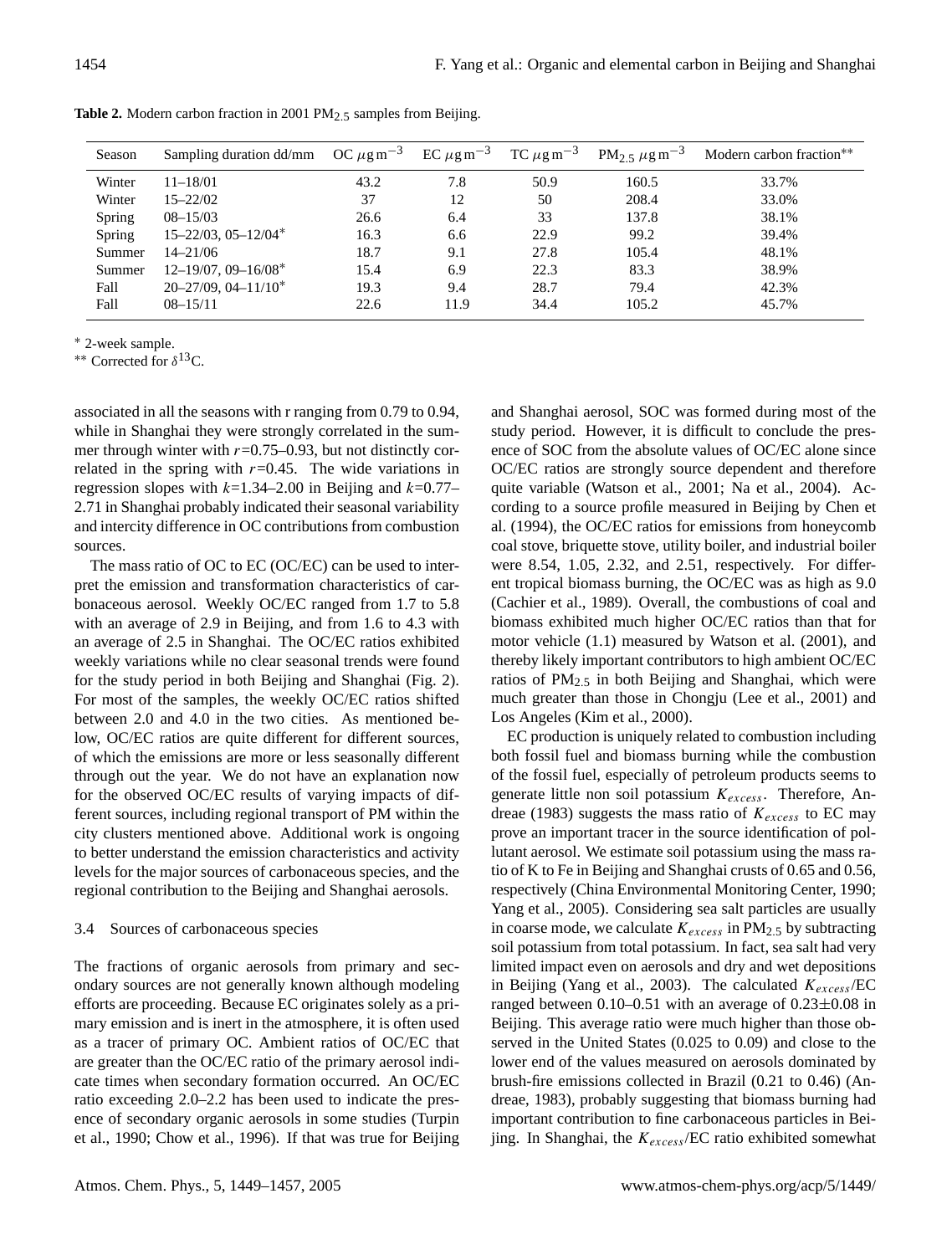lower average with much larger deviation  $(0.19 \pm 0.15)$  than that in Beijing, also implying that fine carbonaceous pollution in Shanghai was also significantly affected by biomass burning. This argument is supported by the work of Xu et al. (2002), who claimed that a significantly fraction of the high OC mass in PM<sub>2.5</sub>  $(44 \mu g m^{-3})$  measured at Linan in the rural Yangtze Delta Region was likely attributed to biomass burning activities after rice harvest.

<sup>14</sup>C analysis of a limited set of samples collected at Chegongzhuang in different seasons of 2001 showed the fraction of modern carbon, which originates from modern sources such as biomass burning and restaurant emissions as opposed to the fraction that originates from fossil fuel sources such as coal or petroleum based products, ranged from 33% to 48% with an overall average of 40% (Table 2). Given close annual coal consumption in Beijing in recent years, the obvious similarities in the average OC and EC concentrations (25.8 and 8.73  $\mu$ g m<sup>-3</sup>, respectively), the EC percentage of the total carbon (28%), and the total carbon percentage of the total  $PM_{2.5}$  mass (27%) for these selected samples and those in this study, it is likely that modern carbon fraction determined for these samples is representative of the modern fraction for this study period as well. It is noted that the modern fraction tended to be higher in the later part of 2001 (summer and autumn), likely due to intensive biomass burning – whether of agricultural residues in the field after harvest or land clearing for production of new agricultural fields. Duan et al. (2004) report that biomass burning emissions may sometimes account for 43% of OC in TSP at an urban site of Beijing during the wheat harvest season and suggest much more contribution for  $PM_{2.5}$  as biomass burning is almost entirely confined in the submicrometer sizedrange. These authors conclude that Beijing aerosols may be heavily influenced by different types of biomass burning all the year long with the maximum influence in June, which corresponds to the date of our highest modern carbon fraction value. Overall, it is apparent that there is a significant contribution of modern carbon to the fine carbonaceous PM burden.

### **4 Conclusions**

OC and EC were at quite high levels in Beijing with annual concentration of 23.9 and 8.79  $\mu$ g m<sup>-3</sup>, 55% and 30% greater than those in Shanghai, respectively, indicating Beijing was heavily polluted by fine carbonaceous particles and their majorities likely originate from anthropogenic sources. In the two megacities, OC and EC exhibited both weekly and seasonal co-variation patterns though different combustion sources presented both different emission characteristics for carbonaceous species and seasonal variations in emission amounts. Strong weekly changes and high levels of OC and EC concentrations occurred in heating season in Beijing, probably due to much enhanced combustion source emissions coupled with frequent meteorological fluctuations between inversion and northerly cold front. The  ${}^{14}C$  analysis of limited samples suggests there was a significant contribution (33–48%) of modern carbon to the total fine carbonaceous PM burden in Beijing with higher fractions in the harvest seasons. The comparative analysis of EC and excessive potassium also implies fine carbonaceous particulate pollution in both Beijing and Shanghai was strongly influenced by biomass burning throughout the year.

*Acknowledgements.* This study was funded by the project (20322203) jointly supported by National Natural Science Foundation of China and General Motors Corporation, and the "863" project (2003AA641030) from Ministry of Science and Technology, P.R. China. The authors thank Q. Zhang and Y. Ma for their help in experiment. Thanks are also due to Y. Yan and D. Yao from the GM China Office for their help in handling samples and interfacing with the participants, and J. C. Chow at DRI and A. P. McNichols at WHOI for their timely TOR and  $^{14}$ C analyses, respectively. We thank two anonymous reviewers for providing constructive reviews.

Edited by: R. Hitzenberger

### **References**

- Andreae, M. O.: Soot carbon and excess fine potassium: long-range transport of combustion-derived aerosols, Science, 220, 1148– 1151, 1983.
- Andrews, E., Saxena, P., Musarra, S., Hildemann, L. M., Koutrakis, P., McMurry, P. H., Olmez, I., and White, W. H.: Concentration and composition of atmospheric aerosols from the 1995 SEAVS experiment and a review of the closure between chemical and gravimetric measurements, J. Air & Waste Manag. Assoc., 50, 648–664, 2000.
- Cachier, H., Bremond, M. P., and Buat-Menard, P.: Carbonaceous aerosols from different tropical biomass burning sources, Nature, 340, 371–373, 1989.
- Cao, J. J., Lee, S. C., Ho, K. F., Zhang, X. Y., Zou, S. C., Fung, K., Chow, J. C., and Watson, J. G.: Characteristics of carbonaceous aerosol in Pearl River Delta Region, China during 2001 winter period, Atmos. Environ., 37, 1451–1460, 2003.
- Castro, L. M., Pio, C. A., Harrison, R. M., and Smith, D. J. T.: Carbonaceous aerosol in urban and rural European atmospheres: estimation of secondary organic carbon concentrations, Atmos. Environ., 33, 2771–2781, 1999.
- Chen, Z. L., Ge, S., and Zhang, J.: Measurement and analysis for atmospheric aerosol particulates in Beijing, (in Chinese with English abstract), Res. Environ. Sci., 7 (3), 1–9, 1994.
- China National Environmental Monitoring Center: Background values of crustal elements in China, (in Chinese), China Environmental Science Press, Beijing, 1990.
- Chow J. C. and Watson J. G.: Guidelines for  $PM_{10}$  Sampling and Analysis Applicable to Receptor Modeling, US EPA, Office of Air Quality Planning and Standards, Washington D. C., EPA-452/R-94-009, 1994.
- Chow, J. C., Watson, J. G., Pritchett, L. C., Pierson, W. R., Frazier, C. A., and Purcell, R. G.: The DRI thermal/optical reflectance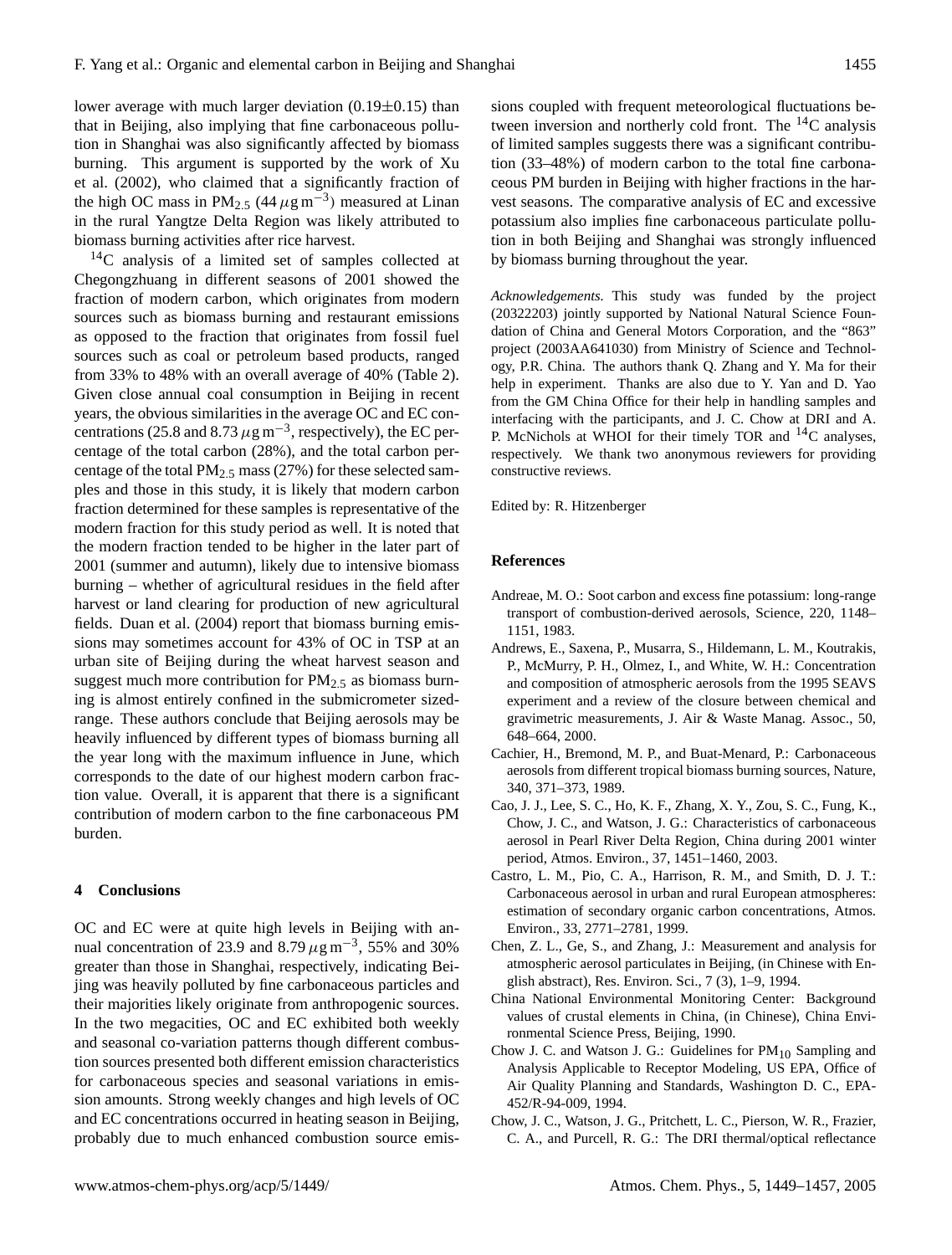carbon analysis system: Description, evaluation and applications in U.S. air-quality studies, Atmos. Environ., 27A, 1185–1201, 1993a.

- Chow, J. C., Watson, J. G., Lowenthal, D. H., Solomon, P. A., Magliano, K. L., Ziman, S. D., and Richards, L. W.:  $PM_{10}$  and PM2.5 composition in California's San Joaquin Valley, Aerosol Sci. Technol., 18, 105–128, 1993b.
- Chow, J. C., Watson, J. G., Lu, Z., Lowenthal, D. H., Frazier, C. A., Solomon, P. A., and Thuillier, R. H.: Descriptive analysis of  $PM_{2.5}$  and  $PM_{10}$  at regionally representative locations during SJVAQS/AUSPEX, Atmos. Environ., 30, 2079–2112, 1996.
- Currie, L. A., Kessler, J. D., Marolf, J. V., McNichol, A. P., Stuart, D. R., Donoghue, J. C., Donahue, D. J., Burr, G. S., and Biddulph, D.: Low-level (submicromole) environmental  $^{14}$ C metrology, Nucl. Instr. and Meth. B, 172, 440–448, 2000.
- Dan, M., Zhuang, G., Li, X., Tao, H., and Zhuang, Y.: The characteristics of carbonaceous species and their sources in PM $_2$ , in Beijing, Atmos. Environ., 38, 3443–3452, 2004.
- Duan, F., Liu, X., Yu, T., and Cachier H.: Identification and estimate of biomass burning contribution to the urban aerosol organic carbon concentrations in Beijing, Atmos. Environ., 38, 1275–1282, 2004.
- He, K., Yang, F., Ma, Y., Zhang, Q., Yao, X., Chan, C. K., Cadle, S., Chan, T., and Mulawa, P.: The characteristics of  $PM_{2.5}$  in Beijing, China, Atmos. Environ., 35, 4959–4970, 2001.
- He, Z., Kim, Y. J., Ogunjobi, K. O., Kim, J. E., and Ryu, S. Y.: Carbonaceous aerosol characteristics of  $PM_{2.5}$  particles in Northeastern Asia in summer, Atmos. Environ., 38, 1795–1800, 2004.
- Jacobson, M. Z.: Strong radiative heating due to the mixing state of black carbon in atmospheric aerosols, Nature, 409, 672–695, 2001.
- Jacobson, M. Z.: Control of fossil-fuel particulate black carbon and organic matter, possibly the most effective method of slowing global warming, J. Geophys. Res., 107(D19), 4410, doi:10.1029/2001JD001376, 2002.
- Kim, B. M., Teffera, S., and Zeldin, M. D.: Characterization of PM<sub>2.5</sub> and PM<sub>10</sub> in the South Coast Air Basin of southern California: part 1–Spatial variations, J. Air & Waste Manag. Assoc., 50, 2034–2044, 2000.
- Lary, D. J., Shallcross, D. E., and Toumi, R.: Carbonaceous aerosols and their potential role in atmospheric chemistry. J. Geophys. Res., 104, 15 929–15 940, 1999.
- Lee, H. S. and Kang, B.: Chemical characteristics of principal PM<sub>2.5</sub> species in Chongju, South Korea, Atmos. Environ., 35, 739–746, 2001.
- Lin, J. J. and Tai, H. S.: Concentrations and distributions of carbonaceous species in ambient particles in Kaohsiung City, Taiwan, Atmos. Environ., 35, 2627–2636, 2001.
- Mader, B. T., Schauer, J. J., Seinfeld, J. H., Flagan, R. C., Yu, J. Z., Yang, H., Lim, Ho-Jin, Turpin, B. J., Deminter, J. T., Heidemann, G., Bae, M. S., Quinn, P., Bates, T., Eatough, D. J., Huebert, B. J., Bertram, T., and Howell, S.: Sampling methods used for the collection of particle-phase organic and elemental carbon during ACE-Asia, Atmos. Environ., 37, 1435–1449, 2003.
- Malm, W. C. and Day, D. E.: Optical properties of aerosols at Grand Canyon national park, Atmos. Environ., 34, 3373–3391, 2000.
- McNichol, A. P., Jones G. A., Hutton D. L., Gagnon A. R., and Key R. M.: Rapid analysis of seawater samples at the National Ocean Sciences Accelerator Mass Spectrometry Facility, Woods Hole, MA, Radiocarbon, 36, 237–246, 1994.
- Menon, S., Hansen, J., Nazarenko, L., Luo, Y.: Climate effects of black carbon aerosols in China and India, Science, 297, 2250– 2253, 2002.
- Na, K., Sawant, A. A., Song, C., and Cocker, D. R.: Primary and secondary carbonaceous species in the atmosphere of Western Riverside County, California, Atmos. Environ., 38, 1345–1355, 2004.
- Pearson, A., McNichol, A. P., Schneider, R. J., von Reden, K. F., and Zheng, Y.: Microscale AMS <sup>14</sup>C measurements at NOSAMS, Radiocarbon, 40, 61–75, 1998.
- Sheehan, P. E. and Bowman, F. M.: Estimated effects on temperature on secondary organic aerosol concentrations, Environ. Sci. Technol., 35, 2129–2134, 2001.
- State Environmental Protection Administration of China: The 1997 China Environmental Situation Report, (in Chinese), [www.zhb.](www.zhb.gov.cn/eic/649368290304458752/index.shtml) [gov.cn/eic/649368290304458752/index.shtml,](www.zhb.gov.cn/eic/649368290304458752/index.shtml) 1998.
- Singer, B. C., Kirchstetter, T. W., Harley, R. A., Kendall, G. R., and Hesson, J. M.: A fuel-based approach to estimating motor vehicle cold-start emissions, J. Air & Waste Manag. Assoc., 49, 125–135, 1999.
- Streets, D. G., Gupta, S., Waldhoff, S. T., Wang, M. Q., Bond, T. C., and Bo, Y.: Black carbon emissions in China, Atmos. Environ., 35, 4281–4296, 2001.
- Turpin, B. J. and Lim, H. J.: Species contributions to  $PM_{2.5}$  mass concentrations: revisting common assumptions for estimating organic mass, Aerosol Sci. Technol. 35, 602–610, 2001.
- Turpin, B. J., Cary R. A., and Huntzicker J. J.: Identification of secondary organic aerosol episodes and quantification of primary and secondary organic aerosol concentrations during SCAQS, Aerosol Sci. Technol., 12, 161–171, 1990.
- Turpin, B. J., Saxena, P., and Andrews, E.: Measuring and simulating particulate organics in the atmosphere: problems and prospects, Atmos. Environ., 34, 2983–3013, 2000.
- Watson, J. G. and Chow, J. C.: Source characterization of major emission sources in the Imperial and Mexicali Valleys along the US/Mexico border, Sci. Total Environ., 276, 33–47, 2001.
- Watson, J. G., Chow, J. C., and Houck, J. E.:  $PM_2$  5 chemical source profiles for vehicle exhaust, vegetative burning, geological material, and coal burning in Northwestern Colorado during 1995, Chemosphere, 43, 1141–1151, 2001.
- Xu, J., Bergin, M. H., Yu, X., Liu, G., Zhao, J., Marrico, C. M., and Baumann, K.: Measurement of aerosol chemical, physical, and radiative properties in the Yangtze delta region of China, Atmos. Environ., 36, 161–173, 2002.
- Yang, F., He, K., Ma, Y., Zhang, Q., and Yu, X.: Variation Characteristics of  $PM_{2.5}$  mass concentration and its relationship with  $PM_{10}$  and TSP in Beijing, (in Chinese with English abstract), China Environ. Sci., 22, 506–510, 2002.
- Yang, F., He, K., Ma, Y., Lei, Y., Yu, X., Tanaka, S., Okuda, T., Kato, J., Iwase, T., Mori, J., Ueda, H., and Tenmoku, H.: Characterization of chemical composition of aerosol, dry and wet atmospheric deposition in Beijing, China, in: Abstracts of The 8th International Conference on Atmospheric Science and Application to Air Quality, edited by: Takeuchi K., 204, Tsukuba Science City, Japan, 2003.